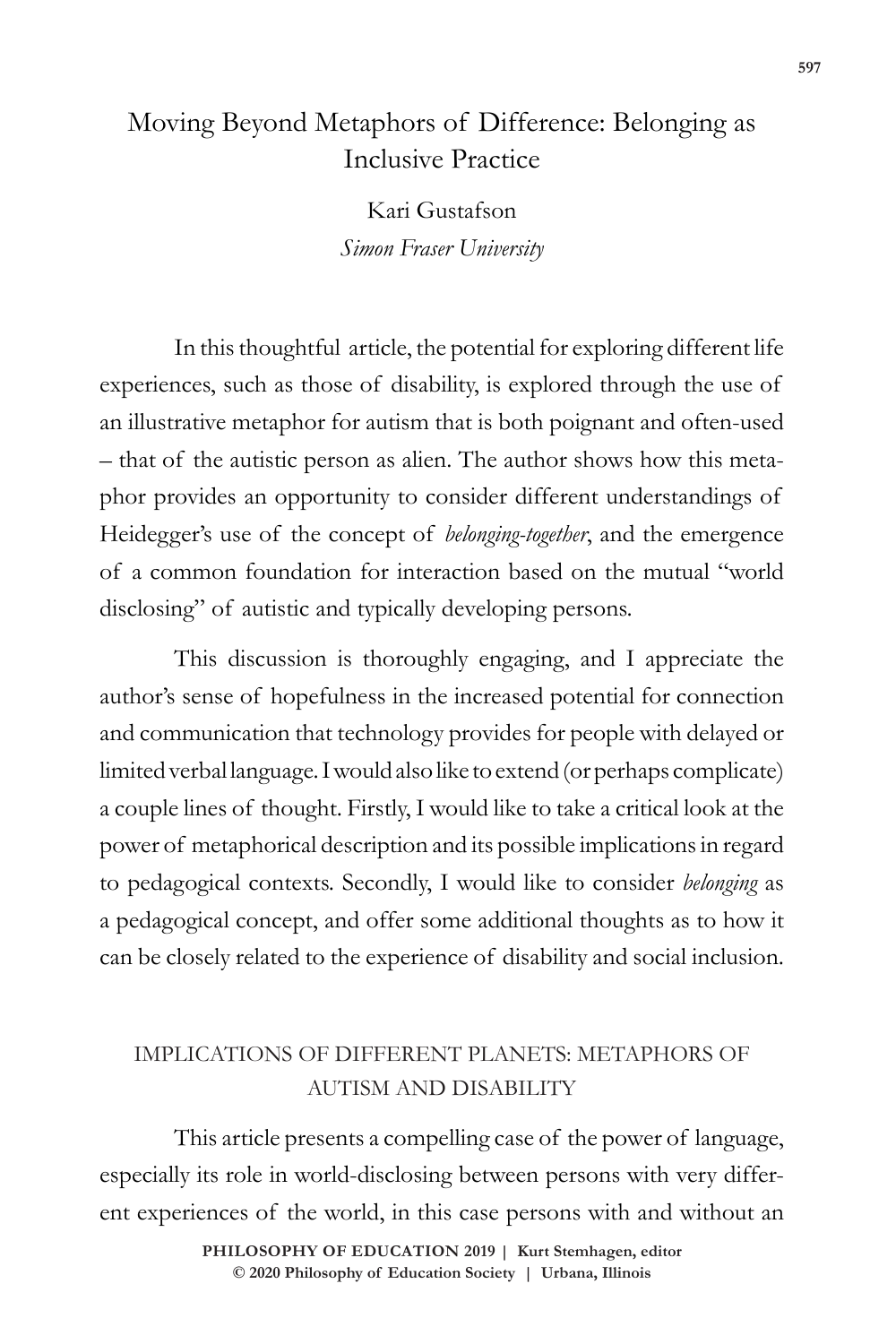Autism Spectrum Disorder (ASD) diagnosis, and in fact focuses on the linguistic and conceptual processes of "wor(l)ding." The metaphor of an alien being or race is, as the author also notes, one of the most common ways of depicting individuals with autism diagnoses.<sup>1</sup> The starting point of his discussion is an exchange in the form of a metaphorical parable, written by Naoki Higadashi, an autistic teen. In this tale, "Earthling" and "Autisman" are described as meeting and discussing the difference between their worlds. Mr. Hudak describes the two characters as "ontological travelers … from distinct planets," who "disclose to each other new worlds with distinct modes of gravity."2

Alicia Broderick and Ari Ne'eman have also written about the use of different metaphors to describe autism (and other developmental and cognitive disabilities), and note the use of two general categories, those of *the alien* and those of a person *trapped or separated* somewhere (a fortress, a bubble, etc.)<sup>3</sup> I feel that both of these approaches maneuver the person with ASD diagnosis into a position of categorical or locational difference, either as a different type of person, or being in need of rescue or relocation in order to make connection possible.

Another issue Broderick and Ne'eman find noteworthy is the way many individuals with autism diagnoses also seem to gravitate to such metaphors as being descriptive of their lives. The experience of "otherness," or being an outsider, is unfortunately a common one for persons with social and developmental disabilities. As such, the accuracy or authenticity of this depiction is not at all in question! Furthermore, it can be very helpful in explaining the difficulty and stress of experiencing one's social and physical environment as alienating, and of not understanding – and more importantly not *being understood by* – one's peers.

It also has important implications for education, inasmuch as it reminds us as practitioners and theorists of the experience of outsider-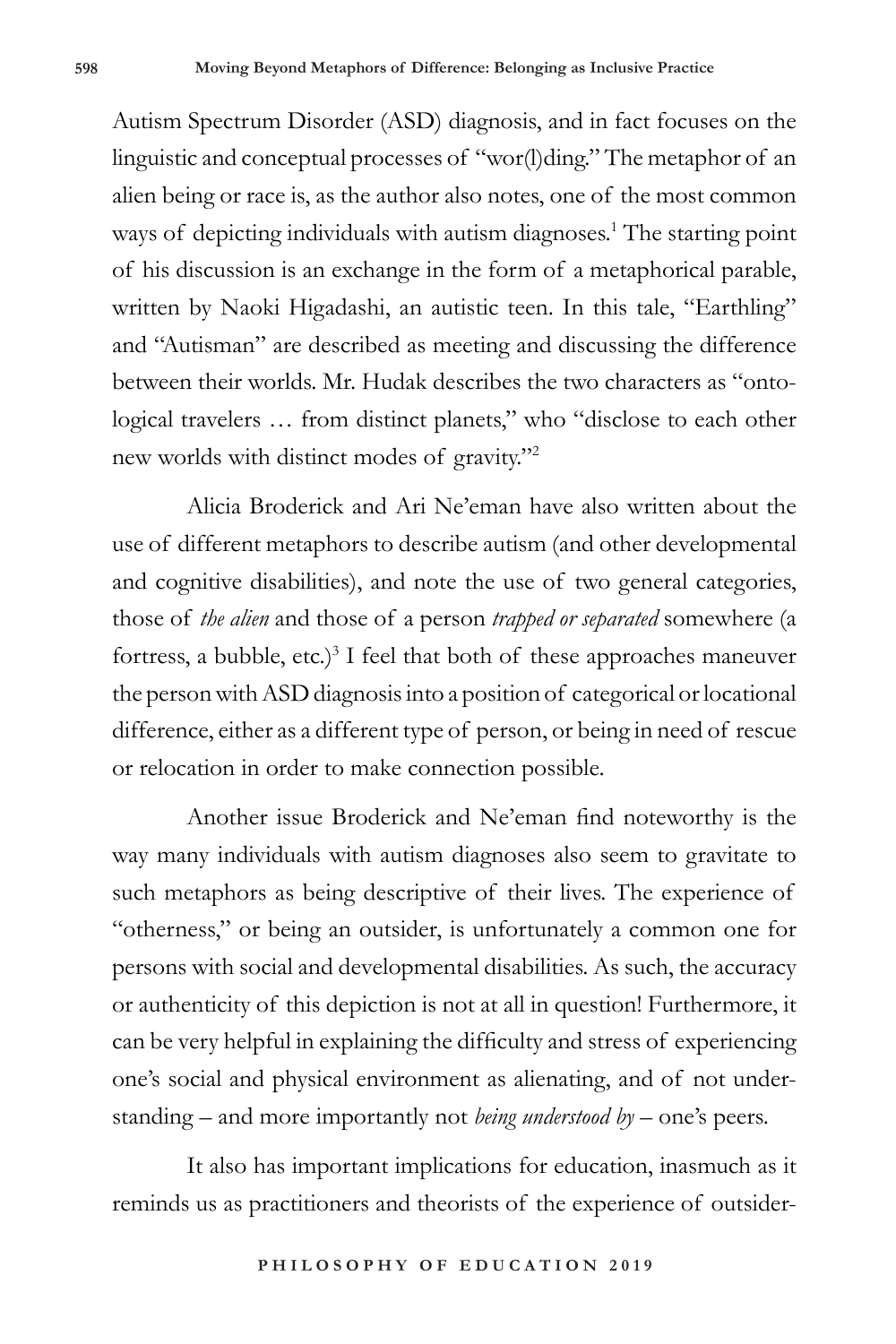#### **Kari Gustafson 599**

ness that seems common to many people who identify as autistic. In my own research interviewing youth and adults, this tends to be ubiquitous across persons who were diagnosed as children, and those who did not get a diagnosis until adulthood, which means the problem lies deeper than a debate about designations and labelling, and is indeed a matter for serious concern and further investigation. There is an ethical imperative to understand how and why schools, as a primary social context for childhood, are also a site of extreme social marginalization for youth perceived as different by their peers, and to identify and strengthen the means of resistance to such processes.

Metaphors are powerfully moving, as well as a fantastic tool for learning and understanding, which explains their extensive use in religious and philosophical works. As such, this one can help people understand an experience of outsiderness and, in some cases, isolation. It may motivate neurotypical peers to participate in world-disclosing, and perhaps even to being an accomplice to acts of resistance. In other words, all is perhaps well with the alien metaphor, as long as it remains descriptive, and does not extend to the assumption of its being *prescriptive*.

Unleashing such a metaphor for general use carries within it exactly that possible implication. What is a valuable descriptive analogy can quickly become a dark prescriptive prophecy: the two types of beings in this portrayal are inherently different, come from different places, and – by definition – *will never* inhabit a context in which one of them is not an outsider. There will always be a space where, ultimately, one *belongs* more than the other. The metaphors we use to make sense of the experience of such youth are important for our own perceptions of community building and social interactions, as well as the perspectives we pass on to the youth with whom we work. We must be constantly critical of the ways in which we seek to understand and communicate the experience of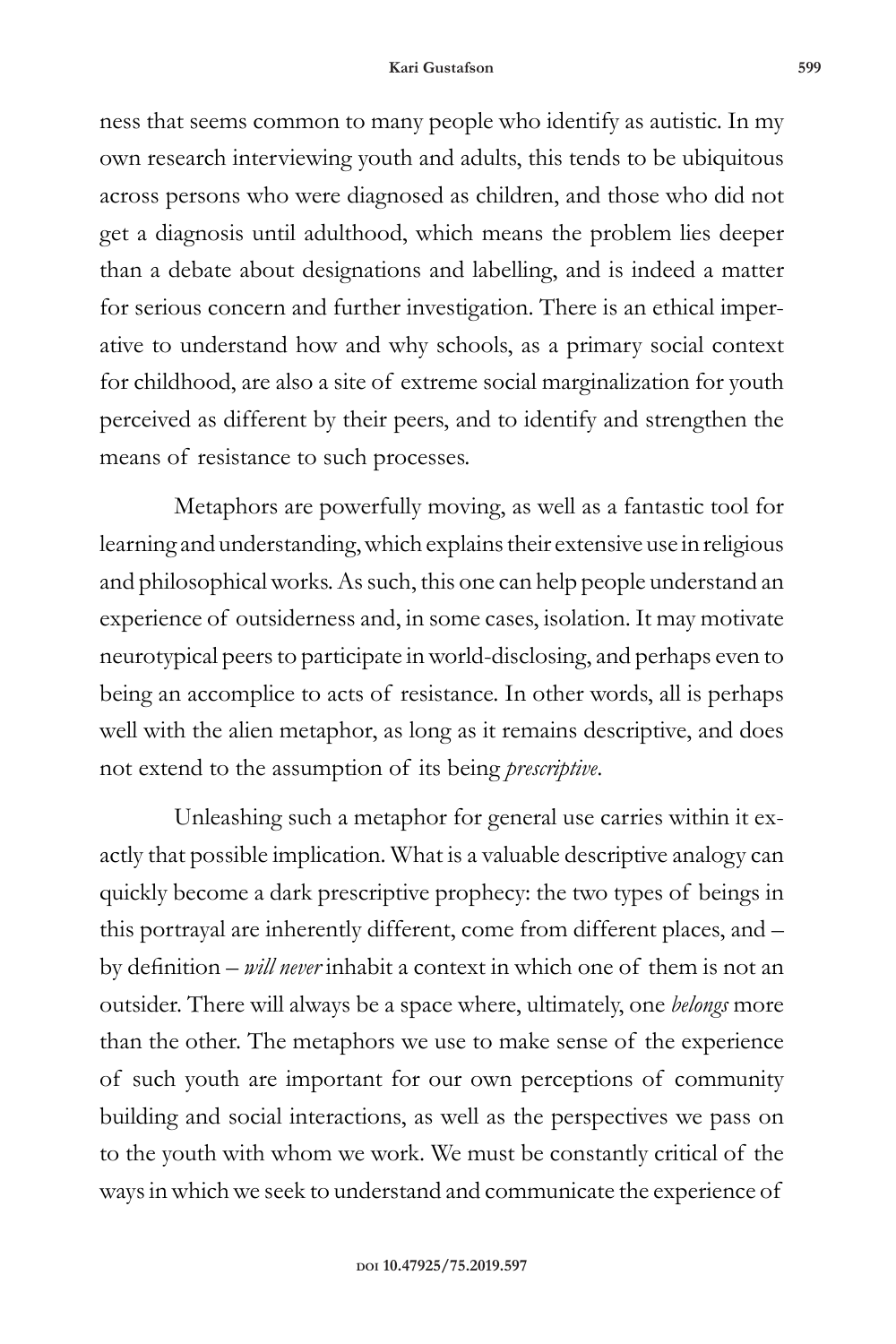exclusion, while not unintentionally increasing or crystalizing difference into something categorical or determinative.

## WHAT DOES IT MEAN TO BELONG?

The metaphor of individuals from different worlds brings to light, as mentioned in the previous section, the problem of *belonging*. This essay describes Heidegger's use of the idea of belonging-together, which can be contemplated in two different ways: with a focus either on belonging or together. The author suggests that in this case, it makes the most sense to focus on the *belonging* of each individual in the autistic/non-autistic duo separately, and to think of them as *together* not by definition, but through mutual respect and understanding.

This is both an important and compelling suggestion, and goes a long way toward addressing issues of social justice around disability (specifically autism), such as uncomfortable or coercive treatments or interventions, and societal disapproval or lack of acceptance of different ways of being-in-the-world. However, I feel that pedagogically, there is a risk that this stops short of a complete understanding of the complex social process of belonging, which can be illustrated more fully using the perspectives of the persons who are experiencing marginalization.

Iram Khawaja, a qualitative researcher in educational psychology, has explored the experiences of members of Muslim minority communities in Denmark. Her research participants described their processes of belonging in a context where they were often identified — and self-identified — as being different than the majority population. In her interviews, several important aspects of belonging emerged.4 They indicated that belonging includes three main components: feeling comfortable and welcome (both emotionally and bodily), feeling acknowledged as a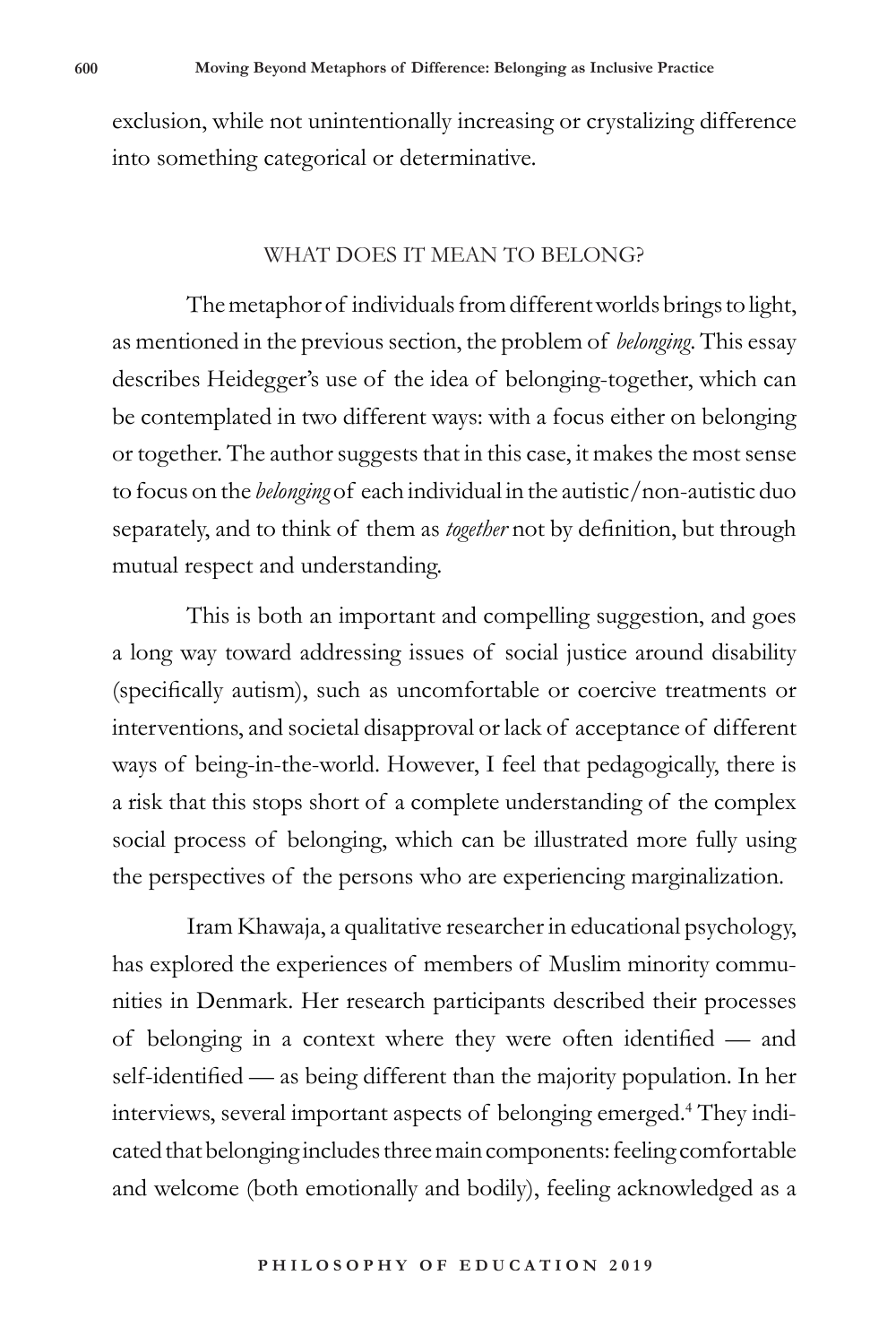legitimate subject without having to change, and being positioned as a "not too different(ed) subject."<sup>5</sup>

These three aspects of belonging seem to be relevant to the experience of persons with social disabilities as well, and sensory differences were some of the most common factor that could affect experiencing comfort. One of my adult interview participants (with an ASD diagnosis) described the experience of being-in-the world with an image of their own: "Imagine the floor at home was covered in marbles. I could develop a way of walking, I could manage without falling, but it would look very strange to anyone who saw me outside of my apartment!" This homegrown metaphor portrays the discomfort of navigating contexts that are organized for the sensory needs of someone with a different experience of the world with both emotional and bodily aspects.

Far from feeling acknowledged as legitimate, many persons with ASD diagnoses, in my experience, have described feeling an expectation or pressure to act differently than what feels natural to them; indeed, the bulk of interventions used for autism are based on behavioral modification, and tend to take into account the needs and wishes, first and foremost, of the persons around the individual with the diagnosis. Another of my interview participants reported feeling like they had been "educated to be normal" throughout their school experiences (all of which, incidentally, took place in mainstream educational contexts, before they had been diagnosed), and another said "one never learns to be oneself."

The final aspect of the three, being recognized as a "not too different(ed)" subject, is a multilayered process that relies on maintaining a careful balance of several aspects: experiencing a unique individual identity – which includes being part of a distinct non-majority community – while nonetheless experiencing acceptance and recognition. For Khawaja's Muslim participants, there was an important distinction be-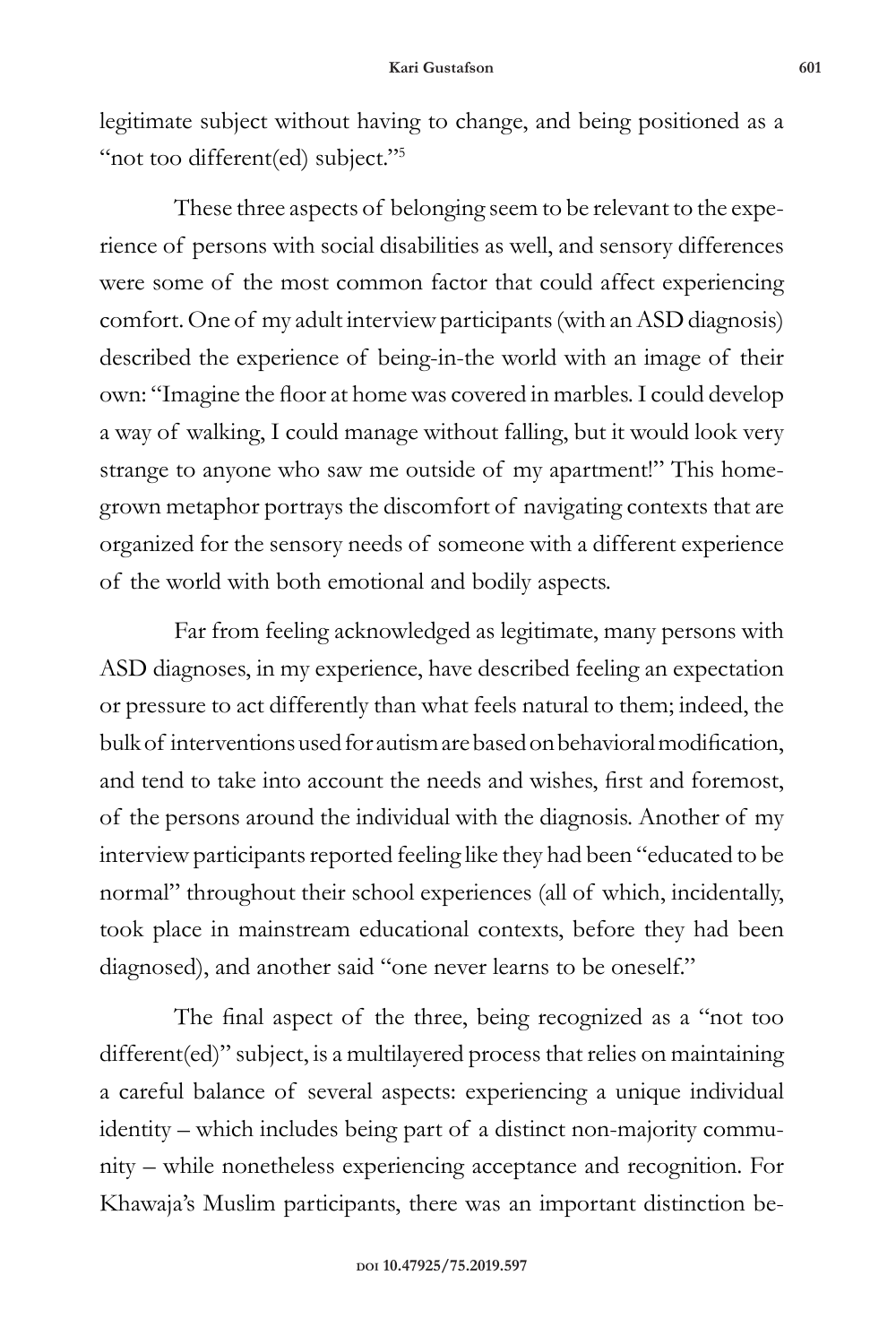tween being able to position oneself as "the same" as the majority, or as "different – but not too different(ed)." The latter is what was described as the goal for experiencing belonging. This fine distinction is also clear in recurring discussions within the autism community about diagnostic descriptions and prevalent understandings about autism and empathy. Describing persons with ASD diagnoses as lacking in or having a disturbance in empathy, which is common, is to question a very fundamental aspect of humanness.<sup>6</sup> Many persons with ASD diagnoses, including those who are comfortable being positioned as part of the autistic community, understandably resist this type of description of autism! It clearly signifies a positioning of the individual as much too "different(ed)" for full acceptance into the larger community.

This experience-based framing of the concept of belonging refers back to the discussion about belonging-together, but also goes beyond simply allowing the defiance of certain specific social expectations regarding communication and behavior and acceptance and disclosing of different ways of being in the world. Giving space to differentness is an essential component to belonging, but still doesn't address the responsibility of both parts in the community building. Humans existing together should be expected to live up to an ethical imperative of actively working to create common ground and participate in community building, rather than accepting an understanding of belonging as something that can occur in mutually exclusive spheres. In this case, the particular focus is on how non-disabled peers can be actively engaged in these processes – or how educators can think about how to involve the whole peer group.

## BEYOND METAPHORS OF DIFFERENCE

The visual metaphor of the rainbow infinity symbol, adopted by many neurodiversity groups, is, to me, a more inviting illustration of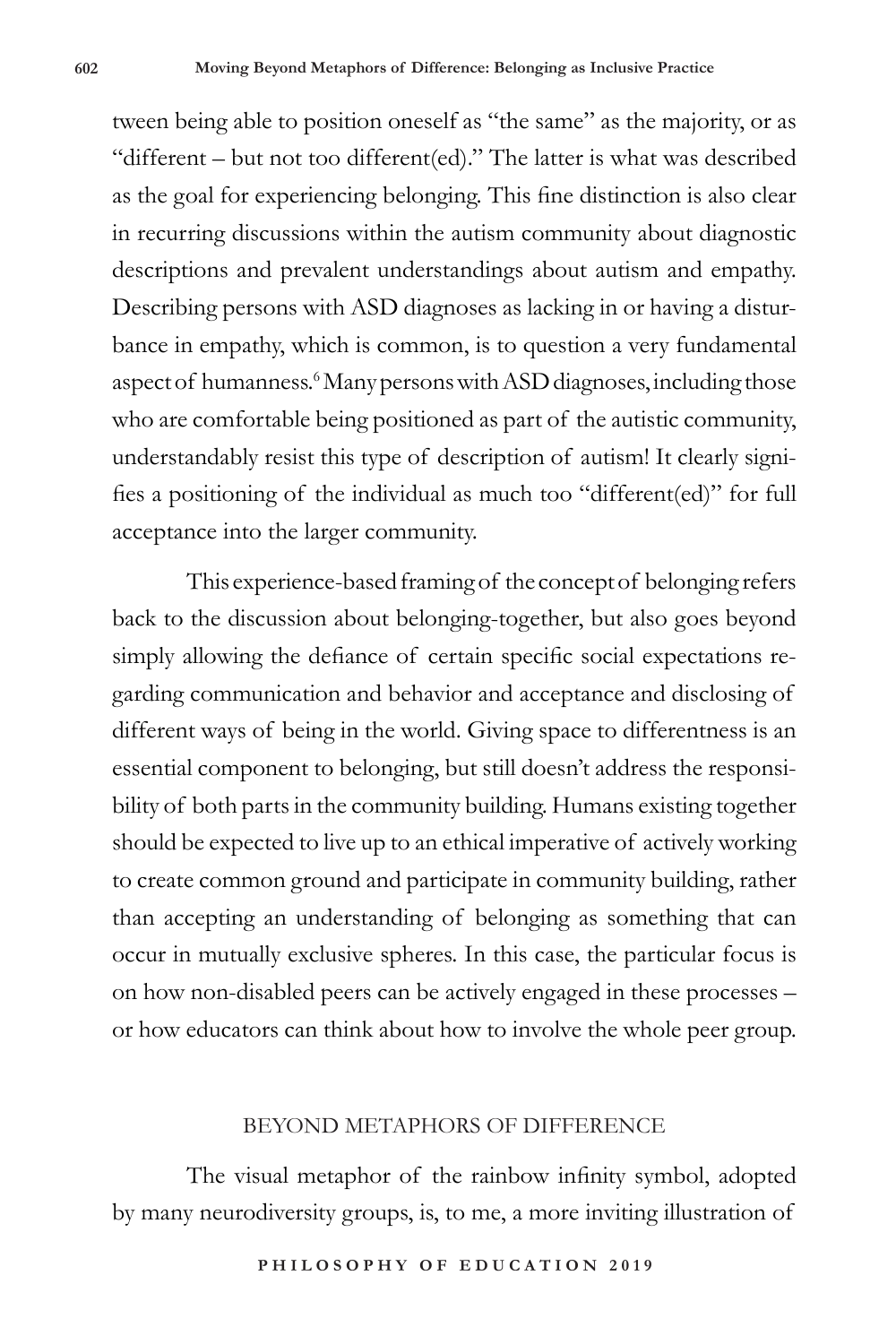belonging than that of aliens involved in world-disclosing. There is no color of the rainbow that does not belong in the spectrum of light, and all are vital to the rainbow's integrity as such. There are many different colors represented, but the rainbow would not be complete without any of them. In this metaphor, different members of the human spectrum may need to disclose their mutual differences to gain an understanding of one another's needs and experiences, but none can deny the equal rights of the other to be part of one unified whole.

But this, too, has a static element that I find somewhat pedagogically limiting. The difficulty with all these metaphors, in an educational perspective, is that they do not invite us to embrace the messy, nonlinear, and complex transformative process that is learning. Belonging is a constant process, requiring reciprocal movements, both from individuals and communities, and an unending network of negotiation of positions and meanings. Deleuze and Guattari offer an alternative metaphor – one that is, significantly, not a depiction of relationship, but of the spaces in which those relationships and transformations can occur. In *A Thousand Plateaus*, they conceptualize the difference between striated spaces, that restrict movements to certain pre-defined directions, and smooth spaces, that allow for sudden, unpredictable, and imaginative movements.<sup>7</sup> These concepts are illustrated by a series of metaphors, one of which is the difference between woven cloth and felt. Woven cloth is striated: there is a distinct directionality, a right and wrong side, and the individual threads suggest movement in two pre-described and delineated directions. Felt, on the other hand, is uniformly different everywhere, is "only an entanglement of fibers," and therefore defies the duality and either/or implications of woven cloth.<sup>8</sup>

Deleuze and Guattari point out that such spaces do not exist separately, but only in combination, and the movements in and between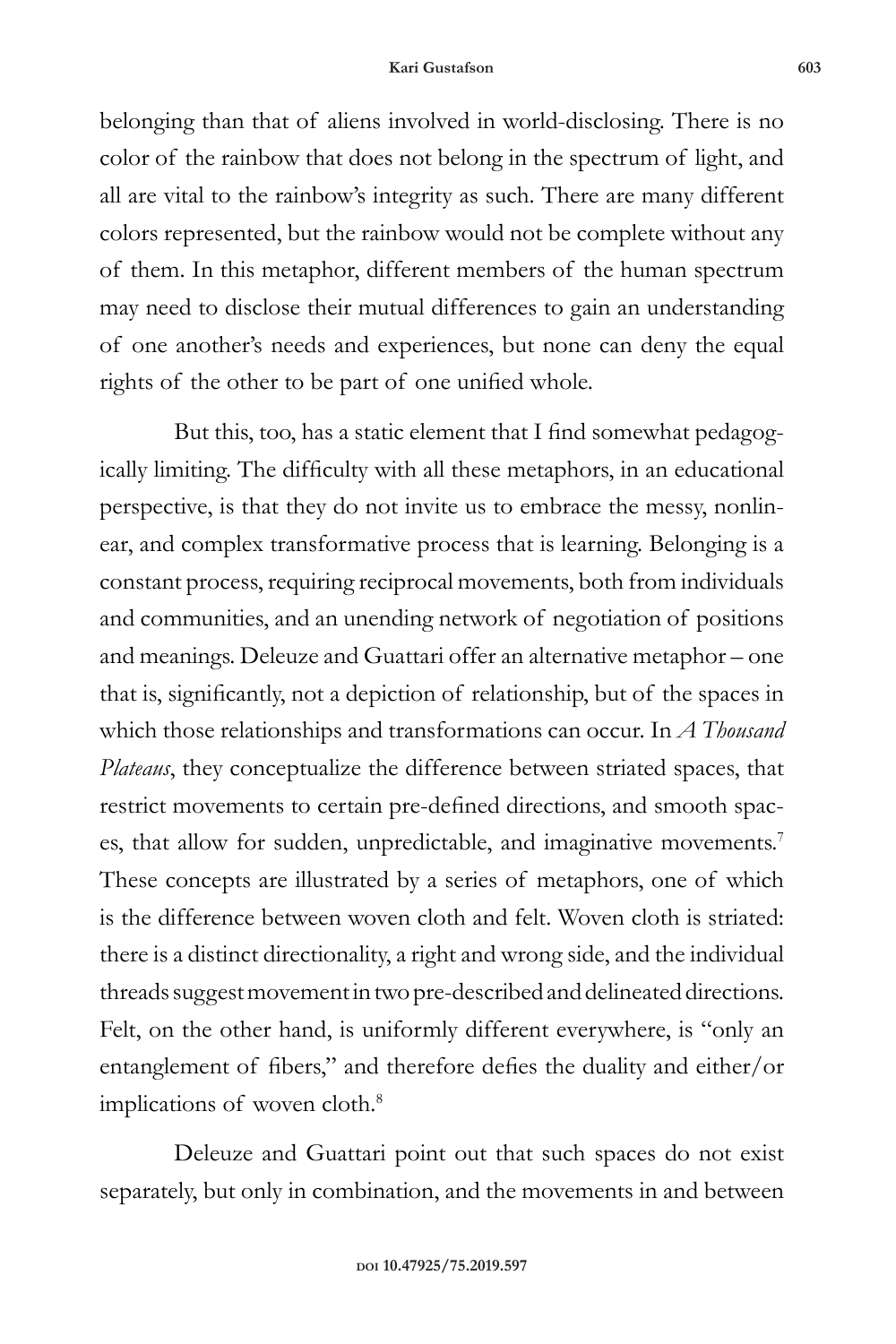one and the other is more characterized by a certain mixture, "sometimes causing a passage from the smooth to the striated, sometimes from the striated to the smooth, according to entirely different movements."9 This metaphor of space and movement allows for the transcendence of categorical understandings of human difference, while still acknowledging the importance of the structure of the known and predictable, and allowing the possibility of slipping between the two frameworks when appropriate.

In looking for a metaphor for belonging, it may be an idea to shift the focus from the individuals to also consider the *spaces* around the individuals, and how they do or do not allow for sudden and unexpected possibilities and different, undefined ways of being and being together. This could give metaphorical space for considering community building that includes new possibilities for positioning and negotiation of meaning that encourage even greater acknowledgement, recognition, and comfort, which are at the heart of a sense of belonging.

<sup>1</sup> A couple of examples: neurologist and author Oliver Sacks quoted the autistic self-advocate Temple Grandin in the title of his book, *An Anthropologist on Mars* (Toronto: Random House, 1996), 259. Another is wrongplanet.net, a popular autistic self-advocacy support website.

<sup>2</sup> Glenn Hudak, "The Priority of 'Relation' over Being in World Disclosing: Autism, Identity, & the 'Gravity' of the Situation," *Philosophy of Education 2019*, ed. Kurt Stemhagen (Urbana, IL: Philosophy of Education Society, 2020).

<sup>3</sup> Alicia A. Broderick and Ari Ne'eman, "Autism as Metaphor: Narrative and Counter-Narrative," *International Journal of Inclusive Education* 12, no. 5-6 (2008): 459-476. 4 Iram Khawaja, *"To Belong Everywhere and Nowhere": Fortællinger om Muslimskhed, F*ællesgørelse og *Belonging* [To Belong Everywhere and Nowhere": Narratives on Muslimness, Community-Making and Belonging] (PhD diss., Roskilde University, 2010).

<sup>5</sup> Khawaja, *"To Belong Everywhere and Nowhere*,*"* 154.

<sup>6</sup> Dr. Damian Milton, a researcher and author in ASD who also has an autism diagnosis, has written extensively about this, and has developed what he calls the "Double empathy problem," referring to the fact that lack of empathy can just as well describe the neurotypical population's lack of understanding of autistic expe-